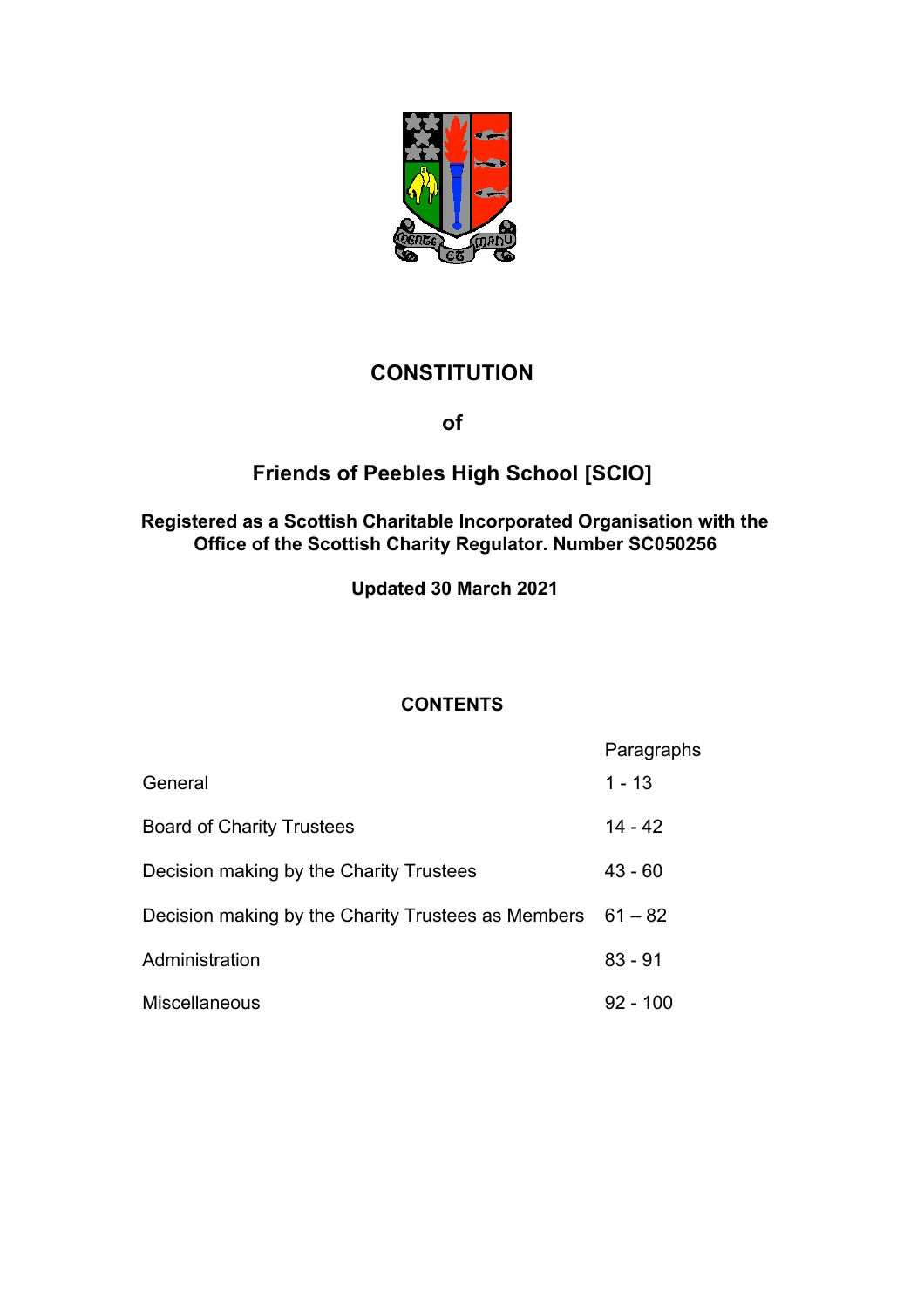# **GENERAL**

# **Type of organisation**

1 The organisation will, upon registration, be a Scottish Charitable Incorporated Organisation (SCIO). Registered with the Office of the Scottish Charity Regulator (OSCR) and shall comply with the provisions of the Charities and Trustee Investment (Scotland) Act 2005.

# **Scottish principal office**

2 The principal office of the organisation will be in Scotland (and must remain in Scotland).

## **Name**

3 The name of the organisation is "Friends of Peebles High School (SCIO)", hereinafter referred to as "the organisation".

## **Purposes**

- 4 The organisation's charitable purpose shall be to support the vision and strategic objectives of the Parent Council to promote the advancement of education in Peebles High School, irrespective of age, race, national identity, colour, gender identity, sexual orientation, physical or mental disability or religion by:
	- 4.1 Ensuring and enabling close co-operation and communication within the partnership of parents and Peebles High School.
	- 4.2 Identifying the financial support required in order to fulfil the strategic objectives.
	- 4.3 Creating and implementing a fundraising plan to maximise fundraising opportunities.

## **Powers**

- 5 The organisation has power to do anything which is calculated to further its purposes or is conducive or incidental to doing so.
- 6 No part of the income or property of the organisation may be paid or transferred (directly or indirectly) to the charity trustees - either in the course of the organisation's existence or on dissolution - except where this is done in direct furtherance of the organisation's purposes.

## **Liability of charity trustees**

7 The charity trustees of the organisation (in their capacity as members see clause 11) have no liability to pay any sums to help to meet the debts (or other liabilities) of the organisation if it is wound up;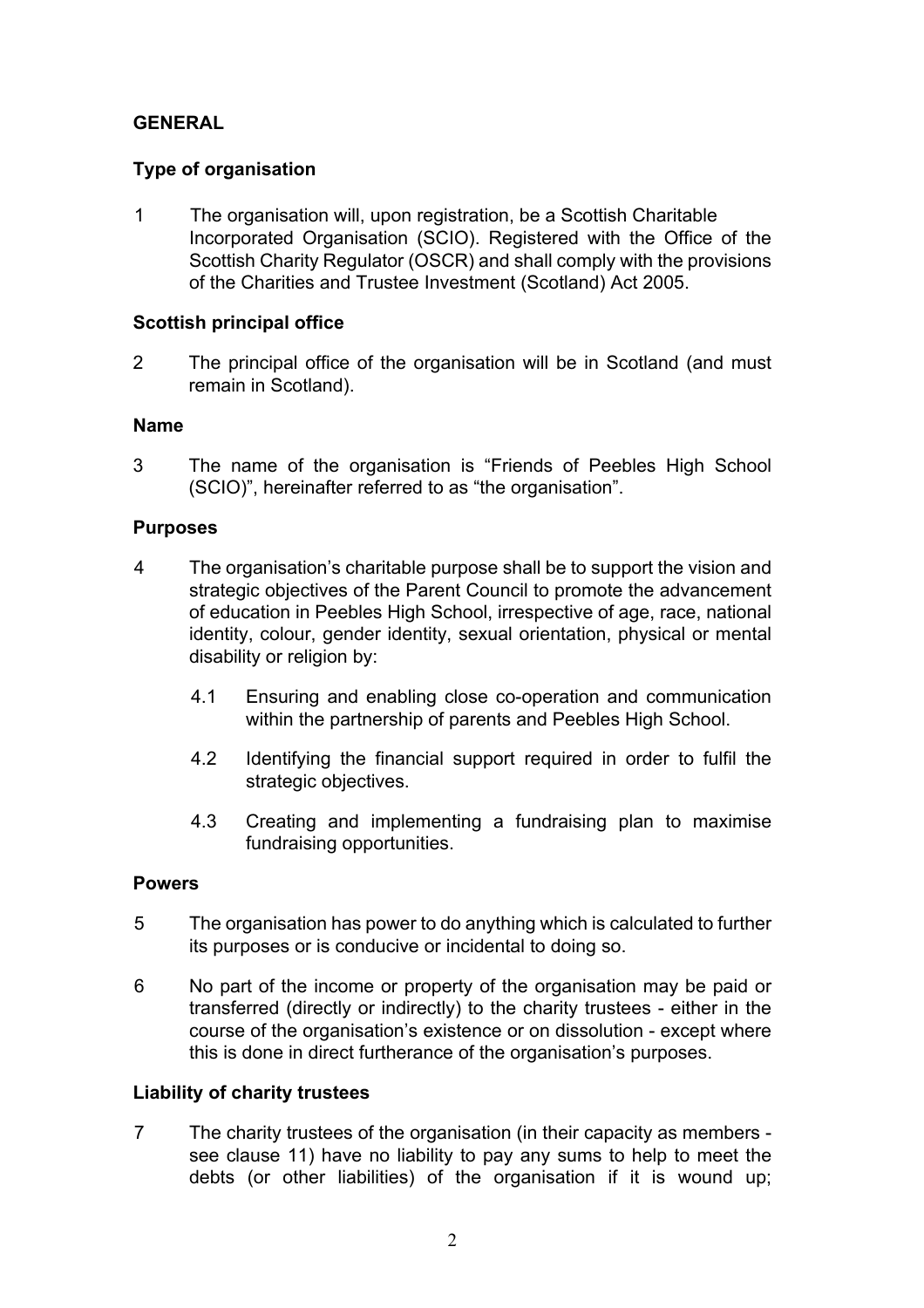accordingly, if the organisation is unable to meet its debts, the charity trustees will not be held responsible.

8 The charity trustees have certain legal duties under the Charities and Trustee Investment (Scotland) Act 2005; and clause 7 does not exclude (or limit) any personal liabilities they might incur if they are in breach of those duties or in breach of other legal obligations or duties that apply to them personally.

#### **General structure**

- 9 The structure of the organisation follows the Single Tier organisational model whereby it is governed by a BOARD of Charity Trustees - who meet at least once in each of the three terms of Peebles High School, together with the AGM and generally control the activities of the organisation; for example, the board is responsible for monitoring and controlling the financial position of the organisation.
- 10 The board also appoints charity trustees to fill vacancies, and the people serving on the board (in their capacity as members of the organisation - see clauses 11 and 13) have power to make changes to the constitution itself.
- 11 The people serving on the board are referred to in this constitution as CHARITY TRUSTEES - and they are *also* the MEMBERS of the organisation for the purposes of the Charities and Trustee Investment (Scotland) Act 2005.
- 12 Under the provisions of this constitution, no-one can be a member unless they are also a charity trustee of the organisation.
- 13 The Charities and Trustee Investment (Scotland) Act 2005 requires certain decisions to be taken by the charity trustees in their capacity as members of the organisation.

#### **BOARD OF CHARITY TRUSTEES Number of charity trustees**

14 The maximum number of charity trustees is 7. 15

The minimum number of charity trustees is 5.

#### **Eligibility**

- 16 A person will not be eligible for election or appointment to the board if they are: -
	- 16.1 disqualified from being a charity trustee under the Charities and Trustee Investment (Scotland) Act 2005; or
	- 16.2 an employee of the organisation.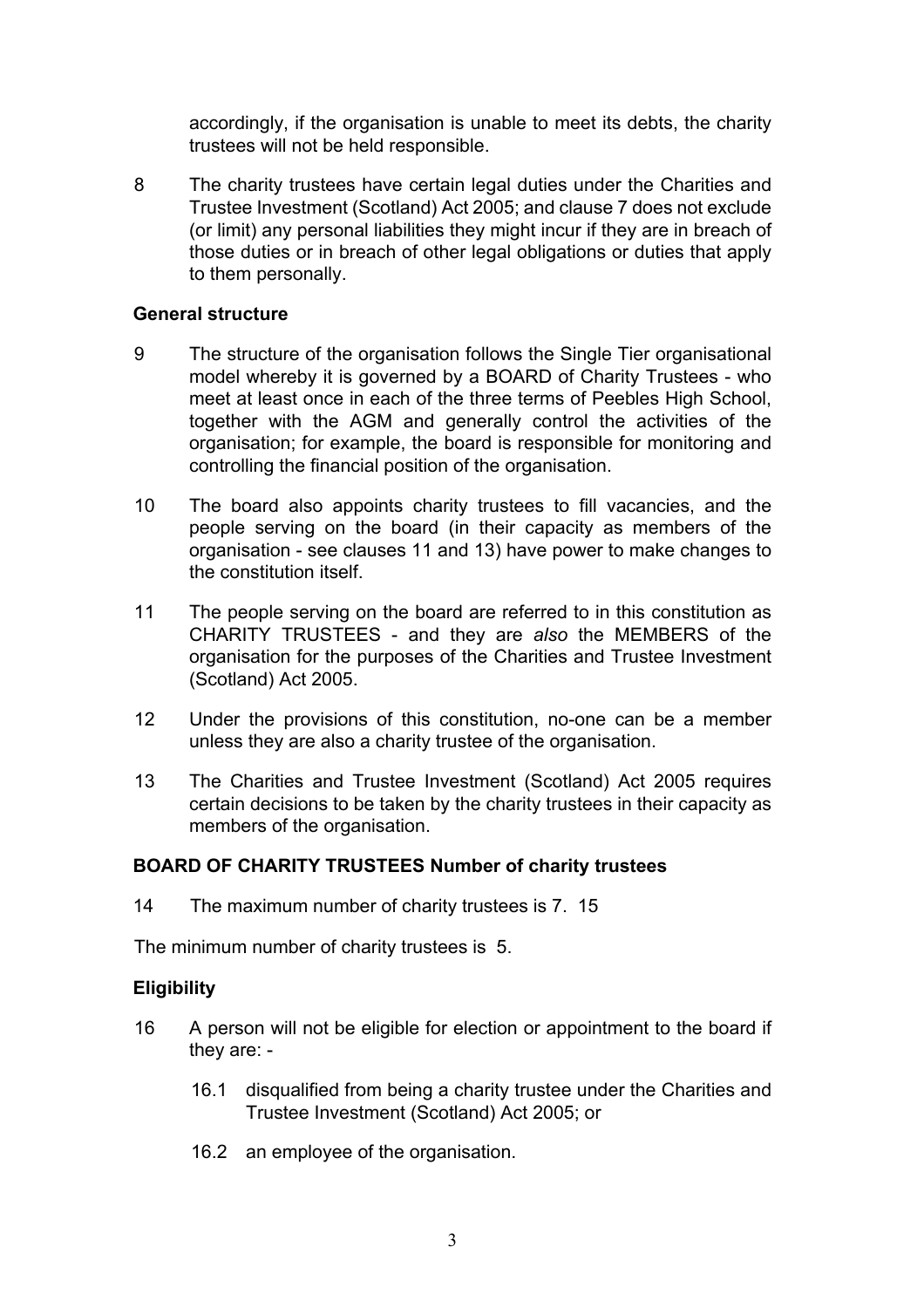#### **Initial charity trustees**

17 The individuals who signed the charity trustee declaration forms which accompanied the application for incorporation of the organisation shall be deemed to have been appointed by the members as charity trustees with effect from the date of incorporation of the organisation.

## **Appointment/retiral**

- 18 The board may at any time appoint a parent or carer of a pupil enrolled or a teacher working at Peebles High School to be a charity trustee - by way of a resolution passed by majority vote at a board meeting. The board's decision may also be influenced by nominations received and considered at the most recent AGM of the Peebles High School Parent Council. This is to enable members of the parent forum of Peebles High School to be offered opportunity to serve as trustees and office bearers of the organisation.
- 19 At the conclusion of the first AGM, one half (rounded upwards to the nearest round number) of the charity trustees shall retire from office; the question of which of them is to retire shall be determined by some random method. This is to ensure that all trustees seek reappointment approximately every two years.
- 20 At the conclusion of each AGM (other than the first), all charity trustees who did not retire at the previous AGM (subject to paragraph 21.1 & 21.2) shall retire from office.
- 21 In addition:
	- 21.1 A charity trustee who has served for less than 12 months at the time of the AGM will not be required to resign.
	- 21.2 A charity trustee who is no longer a parent or carer of a pupil enrolled at, or a teacher working at Peebles High School at the time of the AGM, will be required to resign at the conclusion of that AGM.
- 22 A charity trustee who retires from office under 19 or 20 at the conclusion of an AGM shall be eligible for re-appointment under paragraph 18 at the next board meeting.
- 23 A charity trustee vacating office at the conclusion of an AGM will be deemed to have been re-elected at the board meeting which next follows unless:
	- 23.1 they advise the board that they do not wish to be re-appointed; or
	- 23.2 a resolution for the re-appointment of that charity trustee was put to the board meeting and was not carried.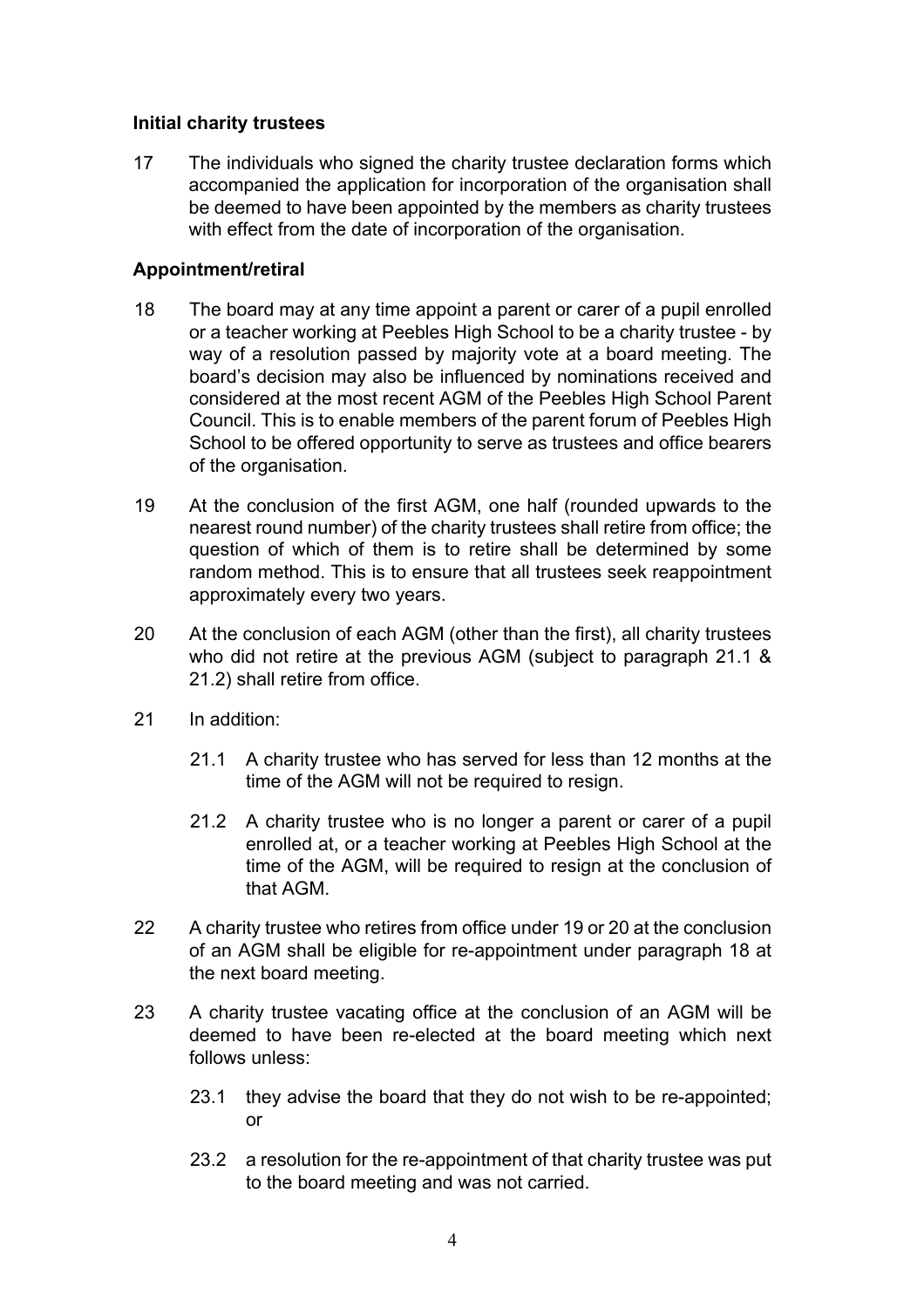23.3 They are no longer a parent or carer of a pupil enrolled at, or a teacher working at Peebles High School

## **Termination of office**

- 24 A charity trustee will automatically cease to hold office if:
	- 24.1 they become disqualified from being a charity trustee under the Charities and Trustee Investment (Scotland) Act 2005;
	- 24.2 they become incapable for medical reasons of carrying out their duties as a charity trustee - but only if that has continued (or is expected to continue) for a period of more than six months;
	- 24.3 they become an employee of the organisation;
	- 24.4 they give the organisation a notice of resignation, signed by them;
	- 24.5 they are absent (without good reason, in the opinion of the board) from more than three consecutive meetings of the board - but only if the board resolves to remove them from office;
	- 24.6 they are removed from office by resolution of the board on the grounds that they are considered to have committed a material breach of the code of conduct for charity trustees (as referred to in clause 41);
	- 24.7 they are removed from office by resolution of the board on the grounds that they are considered to have been in serious or persistent breach of their duties under section 66(1) or (2) of the Charities and Trustee Investment (Scotland) Act 2005.
- 25 A resolution under paragraph 24.6 or 24.7 shall be valid only if:
	- 25.1 the charity trustee who is the subject of the resolution is given reasonable prior written notice of the grounds upon which the resolution for their removal is to be proposed;
	- 25.2 the charity trustee concerned is given the opportunity to address the meeting at which the resolution is proposed, prior to the resolution being put to the vote; and
	- 25.3 at least two thirds (to the nearest round number) of the charity trustees then in office vote in favour of the resolution.

#### **Register of charity trustees**

- 26 The board must keep a register of charity trustees, setting out
	- 26.1 for each current charity trustee:
		- 26.1.1 their full name and address;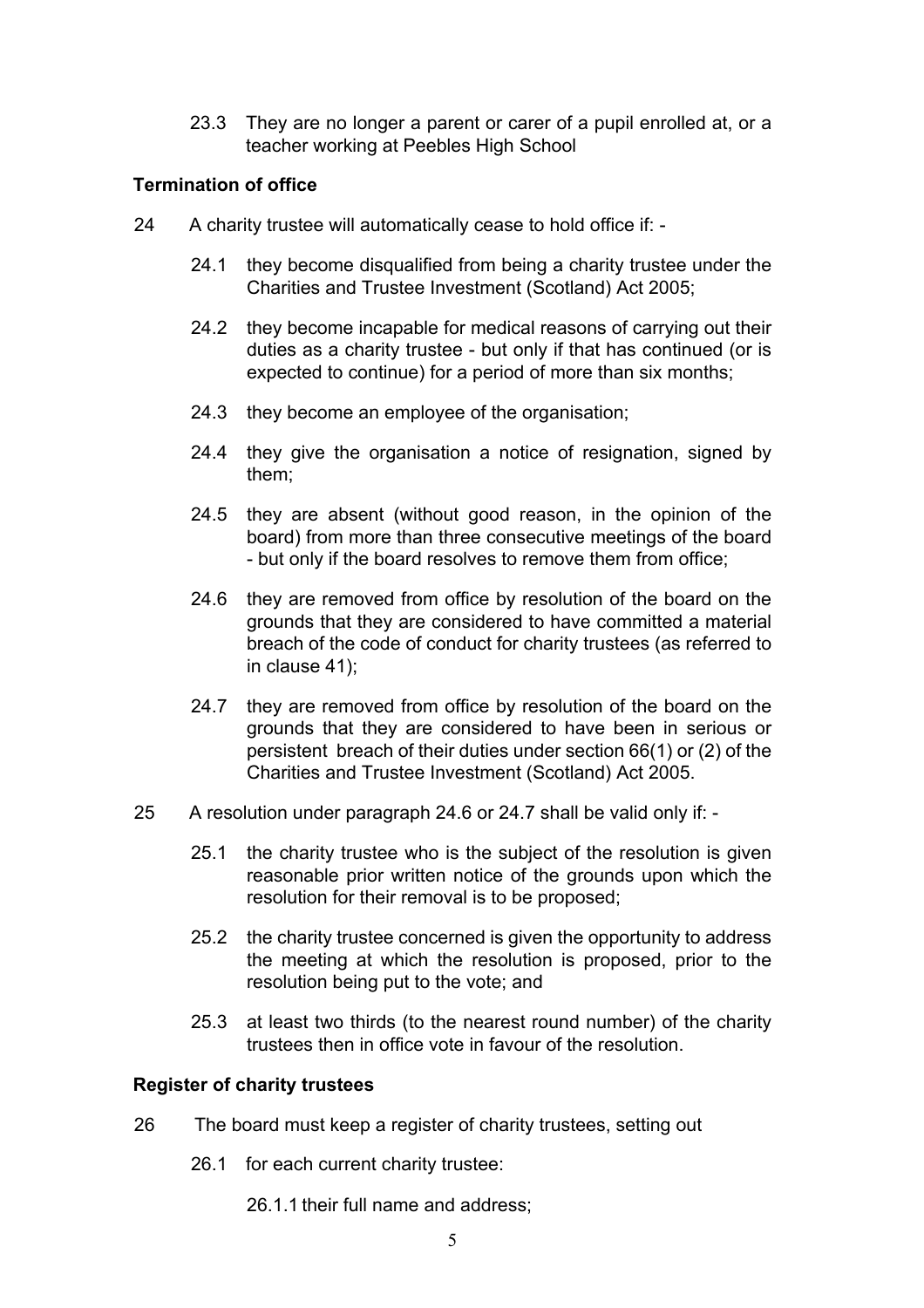- 26.1.2 the date on which they were appointed as a charity trustee; and
- 26.1.3 any office held by them in the organisation;
- 26.2 for each former charity trustee for at least 6 years from the date on which they ceased to be a charity trustee:
	- 26.2.1 the name of the charity trustee;
	- 26.2.2 any office held by them in the organisation; and
	- 26.2.3 the date on which they ceased to be a charity trustee.
- 27 The board must ensure that the register of charity trustees is updated within 28 days of any change:
	- 27.1 which arises from a resolution of the board; or
	- 27.2 which is notified to the organisation.
- 28 If any person requests a copy of the register of charity trustees, the board must ensure that a copy is supplied to them within 28 days, providing the request is reasonable; if the request is made by a person who is not a charity trustee of the organisation, the board may provide a copy which has the addresses blanked out - if the SCIO is satisfied that including that information is likely to jeopardise the safety or security of any person or premises.
- 29 The members of the organisation are identical to its charity trustees and therefore the organisation does not require to keep a separate register of members.

#### **Office -bearers**

- 30 The charity trustees must elect (from among themselves) a chair, a treasurer and a secretary. Both the chair and vice-chair of Peebles High School Parent Council will be encouraged to serve as trustees of the organisation, ideally at least one would be appointed to the board but they would not necessarily be expected to serve as chair of the organisation. Similarly, the head teacher of Peebles High School will receive encouragement to serve as a trustee as will the treasurer of Peebles High School Parent Council who will be expected to occupy the position of Trustee and Treasurer of the organisation.
- 31 In addition to the office-bearers required under clause 30, the charity trustees may elect (from among themselves) further office-bearers if they consider that appropriate. No charity trustees, including those office bearers referred to in paragraph 30 shall be entitled to receive any form of remuneration.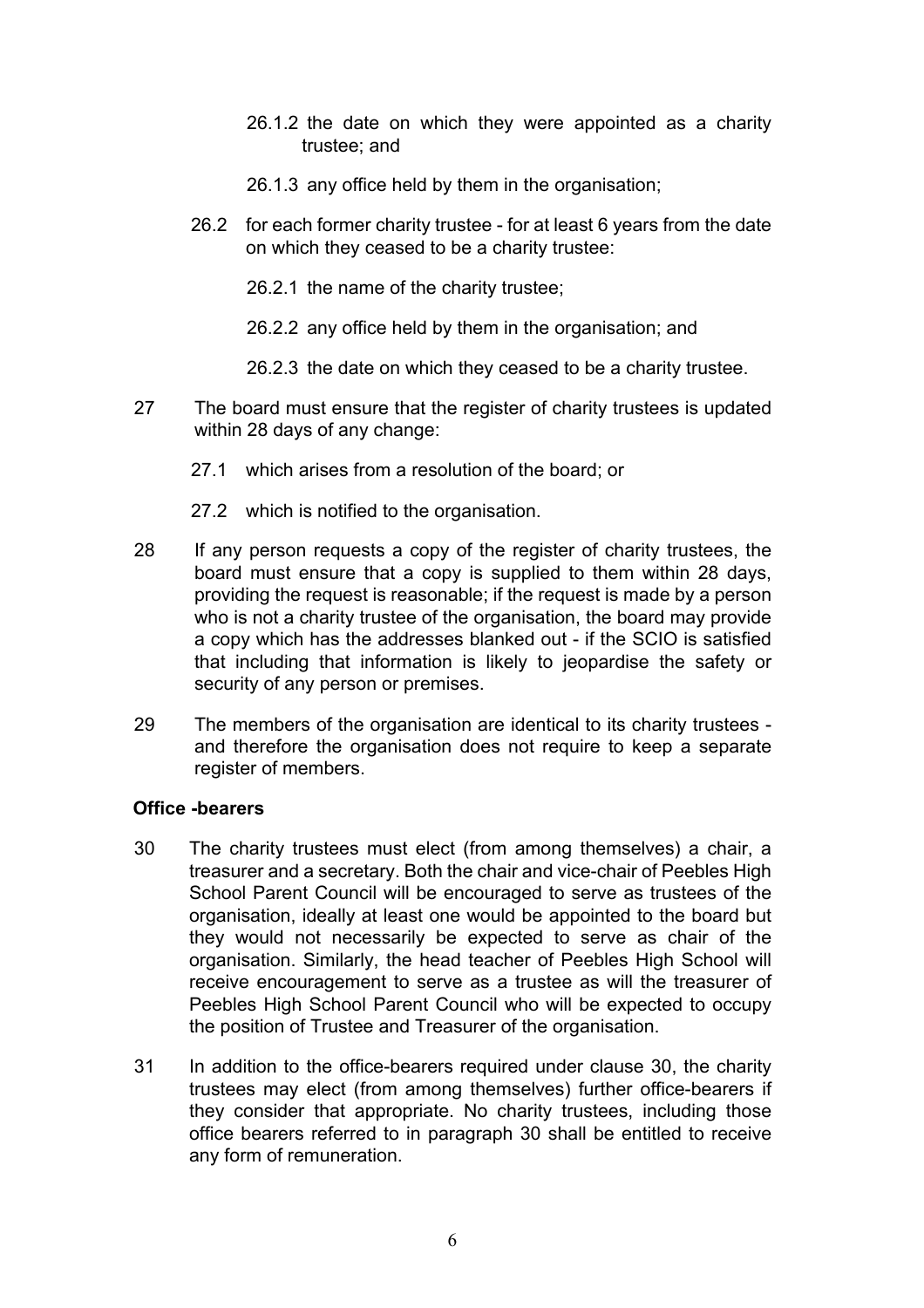- 32 All of the office-bearers will cease to hold office at the conclusion of each AGM, but may then be re-elected under clause 30 or 31 at the next board meeting.
- 33 A person elected to any office will automatically cease to hold that office: -
	- 33.1 if they cease to be a charity trustee; *or*
	- 33.2 if they give to the organisation a notice of resignation from that office, signed by them.

#### **Powers of board**

- 34 Except where this constitution states otherwise, the organisation (and its assets and operations) will be managed by the board; and the board may exercise all the powers of the organisation in pursuance of its charitable objectives. Including discretionary powers to effect insurance of all kinds.
- 35 A meeting of the board at which a quorum is present may exercise all powers exercisable by the board.

#### **Charity trustees - general duties**

- 36 Each of the charity trustees has a duty, in exercising functions as a charity trustee, to act in the interests of the organisation; and, in particular, must:-
	- 36.1 seek, in good faith, to ensure that the organisation acts in a manner which is in accordance with its purposes;
	- 36.2 act with the care and diligence which it is reasonable to expect of a person who is managing the affairs of another person;
	- 36.3 in circumstances giving rise to the possibility of a conflict of interest between the organisation and any other party: -
		- 36.3.1 put the interests of the organisation before that of the other party;
		- 36.3.2 where any other duty prevents them from doing so, disclose the conflicting interest to the organisation and refrain from participating in any deliberation or decision of the other charity trustees with regard to the matter in question;
	- 36.4 ensure that the organisation complies with any direction, requirement, notice or duty imposed under or by virtue of the Charities and Trustee Investment (Scotland) Act 2005.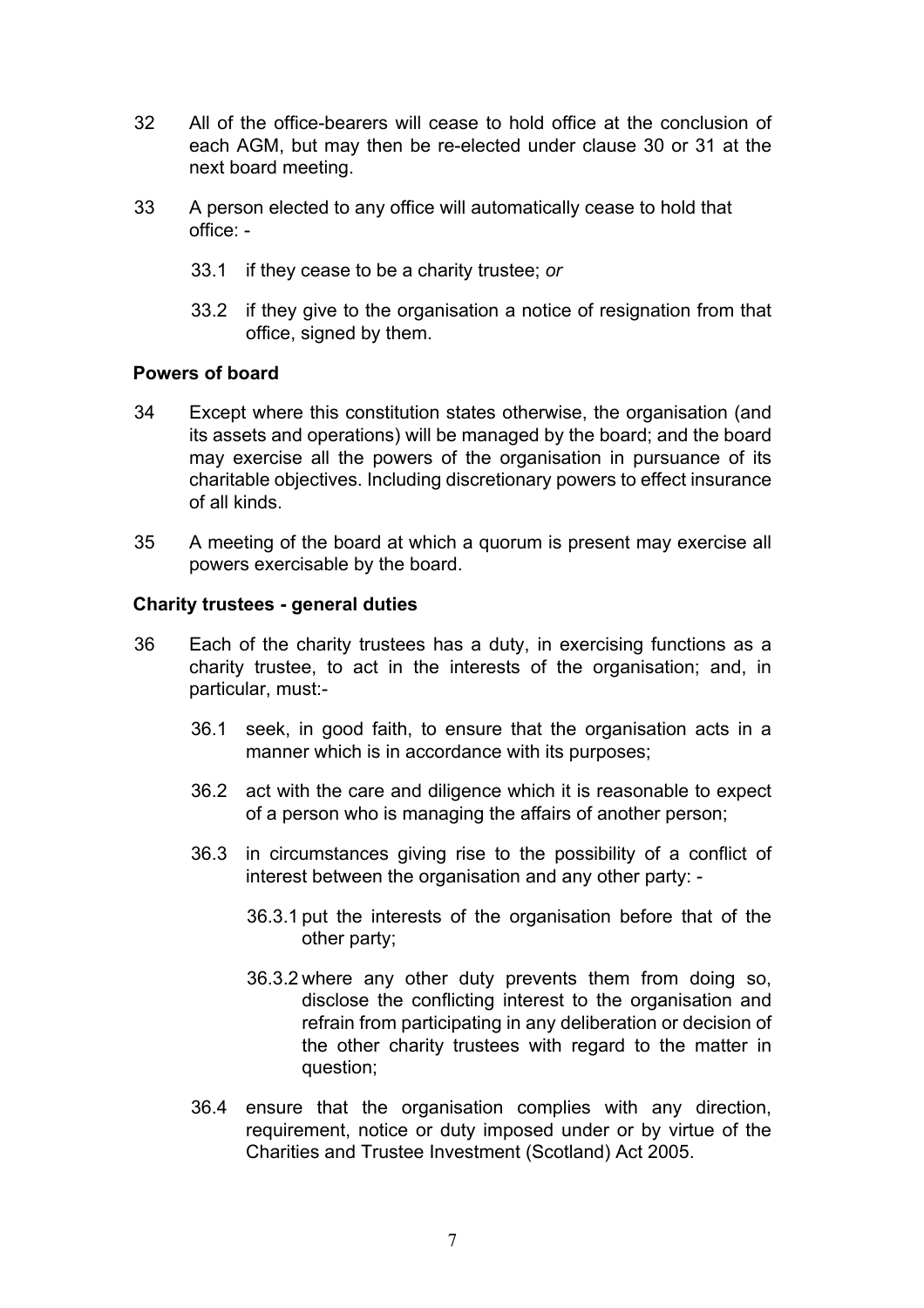- 37 In addition to the duties outlined in clause 36, all of the charity trustees must take such steps as are reasonably practicable for the purpose of ensuring: -
	- 37.1 that any breach of any of those duties by a charity trustee is corrected by the charity trustee concerned and not repeated; and
	- 37.2 that any trustee who has been in serious and persistent breach of those duties is removed as a trustee.
- 38 Provided they have declared their interest and have not voted on the question of whether or not the organisation should enter into the arrangement - a charity trustee will not be debarred from entering into an arrangement with the organisation in which they have a personal interest; and (subject to clause 39 and to the provisions relating to remuneration for services contained in the Charities and Trustee Investment (Scotland) Act 2005) they may retain any personal benefit which arises from that arrangement.
- 39 No charity trustee may serve as an employee (full time or part time) of the organisation; and no charity trustee may be given any remuneration by the organisation for carrying out their duties as a charity trustee.
- 40 The charity trustees may be paid all travelling and other expenses reasonably incurred by them in connection with carrying out their duties; this may include expenses relating to their attendance at meetings other than, board meetings and the AGM.

#### **Code of conduct for charity trustees**

- 41 Each of the charity trustees shall comply with the code of conduct (incorporating detailed rules on conflict of interest) prescribed by the board from time to time.
- 42 The code of conduct referred to in clause 41 shall be supplemental to the provisions relating to the conduct of charity trustees contained in this constitution and the duties imposed on charity trustees under the Charities and Trustee Investment (Scotland) Act 2005; and all relevant provisions of this constitution shall be interpreted and applied in accordance with the provisions of the code of conduct in force from time to time.

## **DECISION-MAKING BY THE CHARITY TRUSTEES Notice of board meetings**

43 Any 3 trustees may call a meeting of the board by submitting a request to the Chair, copied to all board members. Convening and conduct of this special meeting shall comply with normal board meeting procedure.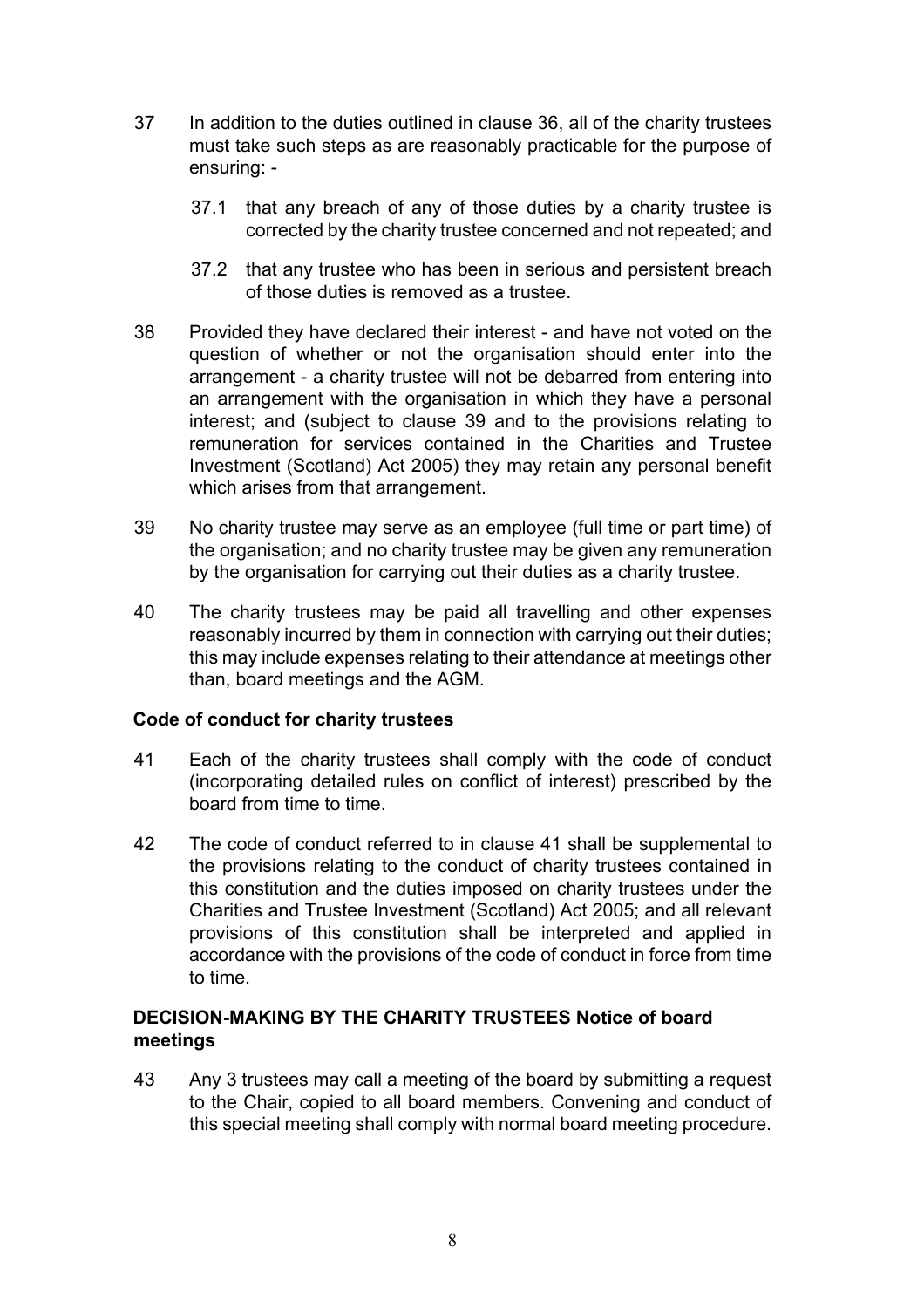44 At least 7 days' notice must be given of each board meeting, accompanied by an agenda and any other relevant documentation unless (in the opinion of the person calling the meeting) there is a degree of urgency which makes that inappropriate. The agenda shall also include a review of updated management accounts to ensure adequate financial control and oversight.

#### **Procedure at board meetings**

- 45 No valid decisions can be taken at a board meeting unless a quorum is present; the quorum for board meetings is 4 charity trustees.
- 46 If at any time the number of charity trustees in office falls below the number stated as the quorum in clause 45, the remaining charity trustee(s) will have power to fill the vacancies or call a members' meeting - but will not be able to take any other valid decisions.
- 47 The chair of the organisation should act as chairperson of each board meeting.
- 48 If the chair of the organisation is not present within 15 minutes after the time at which the meeting was due to start (or is not willing to act as chairperson), the charity trustees present at the meeting must elect (from among themselves) the person who will act as chairperson of that meeting.
- 49 Every charity trustee has one vote, which must be given personally.
- 50 All decisions at board meetings will be made by majority vote.
- 51 If there is an equal number of votes for and against any resolution, the chairperson of the meeting will be entitled to a second (casting) vote.
- 52 The board may, at its discretion, allow any person to attend and speak at a board meeting notwithstanding that they are not a charity trustee but on the basis that they must not participate in decision-making.
- 53 A charity trustee must not vote at a board meeting (or at a meeting of a sub-committee) on any resolution which relates to a matter in which they have a personal interest or duty which conflicts (or may conflict) with the interests of the organisation; they must withdraw from the meeting while an item of that nature is being dealt with.
- 54 For the purposes of clause 53:
	- 54.1 an interest held by an individual who is "connected" with the charity trustee under section 68(2) of the Charities and Trustee Investment (Scotland) Act 2005 (husband/wife, partner, child, parent, brother/sister etc) shall be deemed to be held by that charity trustee;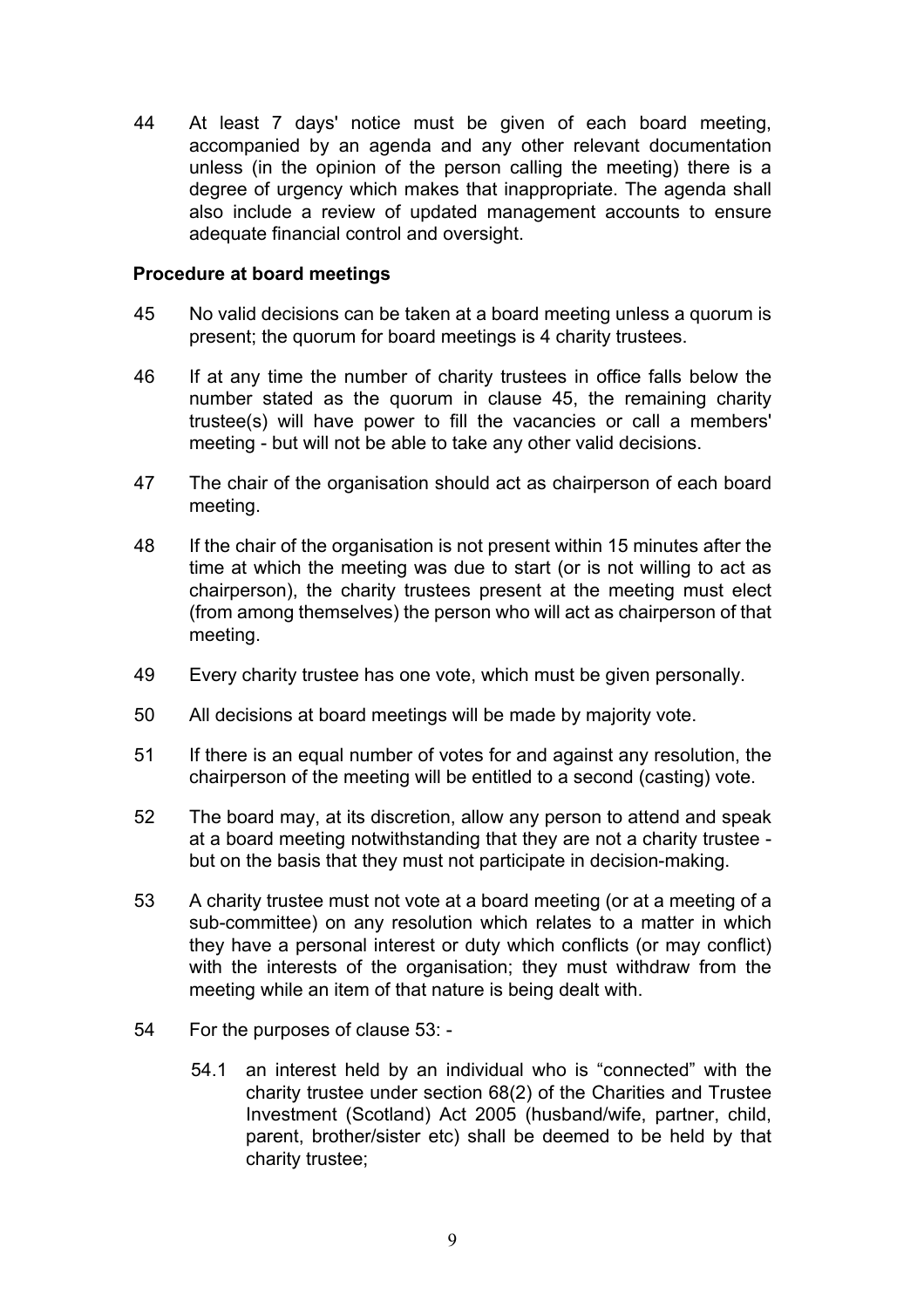- 54.2 a charity trustee will be deemed to have a personal interest in relation to a particular matter if a body in relation to which they are an employee, director, member of the management committee, officer or elected representative has an interest in that matter.
- 55 At the beginning of the new financial year the board shall review and approve the programme of activities and budget for the following year, including proposed funding arrangements.
- 56 Following completion of the financial year the board shall review and approve the Annual report of the Board, Treasurer's Report and Financial Statements for the preceding year together with the results of the independent examination.

#### **Minutes**

- 57 The board must ensure that the proceedings of each meeting are documented in draft minutes and once cleared by the Chair should be shared with all serving board members for approval at the following board meeting. The board must ensure that proper minutes are kept in relation to all board meetings and meetings of sub-committees.
- 58 The minutes to be kept under clause 57 must include the names of those present; and (so far as possible) should be signed by the chairperson of the meeting.
- 59 The board shall (subject to clause 60) make available copies of the minutes referred to in clause 57 to any member of the public requesting them.
- 60 The board may exclude from any copy minutes made available to a member of the public under clause 59 any material which the board considers ought properly to be kept confidential - on the grounds that allowing access to such material could cause significant prejudice to the interests of the organisation or on the basis that the material contains reference to employee or other matters which it would be inappropriate to divulge.

## **DECISION-MAKING BY THE CHARITY TRUSTEES - IN THEIR CAPACITY AS MEMBERS**

61 For certain purposes of the Charities and Trustee Investment (Scotland) Act 2005, the charity trustees make decisions in their capacity as *members* of the organisation, rather than as a board; the provisions of clauses 62 to 82 relate to those situations.

#### **Annual general meetings**

62 The board must convene a meeting of the charity trustees - in their capacity as members of the organisation - in each calendar year; that meeting will be called an annual general meeting or "AGM".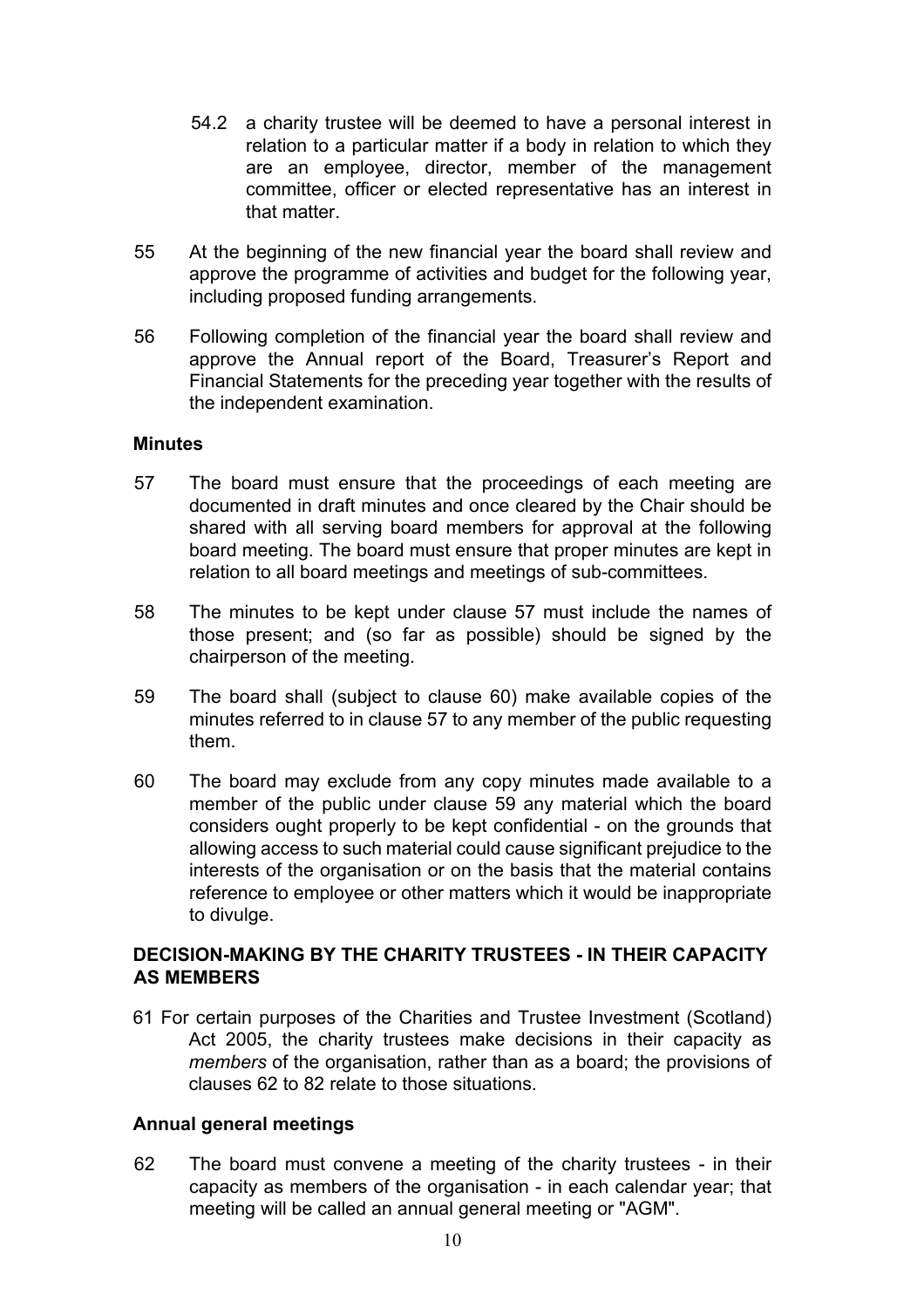- 63 The gap between one AGM and the next must not be longer than 15 months.
- 64 Notwithstanding clause 62, an AGM does not need to be held during the calendar year in which the organisation is formed; but the first AGM must still be held within 15 months of the date on which the organisation is formed.
- 65 The business of each AGM must include:-
	- 65.1 a report by the chair on the activities of the organisation; and
	- 65.2 consideration of the future strategy for the organisation, including a review of key risks and opportunities.
- 66 The board may convene any other meeting of the charity trustees in their capacity as members of the organisation - at any time.

#### **Notice of members' meetings**

- 67 At least 14 clear days' notice must be given of any AGM or any other members' meeting.
- 68 The notice calling a members' meeting must specify in general terms what business is to be dealt with at the meeting; and, in the case of a resolution to alter the constitution, must set out the exact terms of the proposed alteration(s).
- 69 The reference to "clear days" in clause 67 shall be taken to mean that, in calculating the period of notice,
	- 69.1 the day after the notices are posted (or sent by e-mail) should be excluded; and
	- 69.2 the day of the meeting itself should also be excluded.
- 70 Notice of every members' meeting must be given to all the charity trustees; but the accidental omission to give notice to one or more charity trustees will not invalidate the proceedings at the meeting.
- 71 Any notice of a members' meeting which requires to be given to a charity trustee - in their capacity as a member of the organisation under this constitution must be: -
	- 71.1 sent by post to the charity trustee, at the address last notified by them to the organisation; *or*
	- 71.2 sent by e-mail to the charity trustee, at the e-mail address last notified by them to the organisation.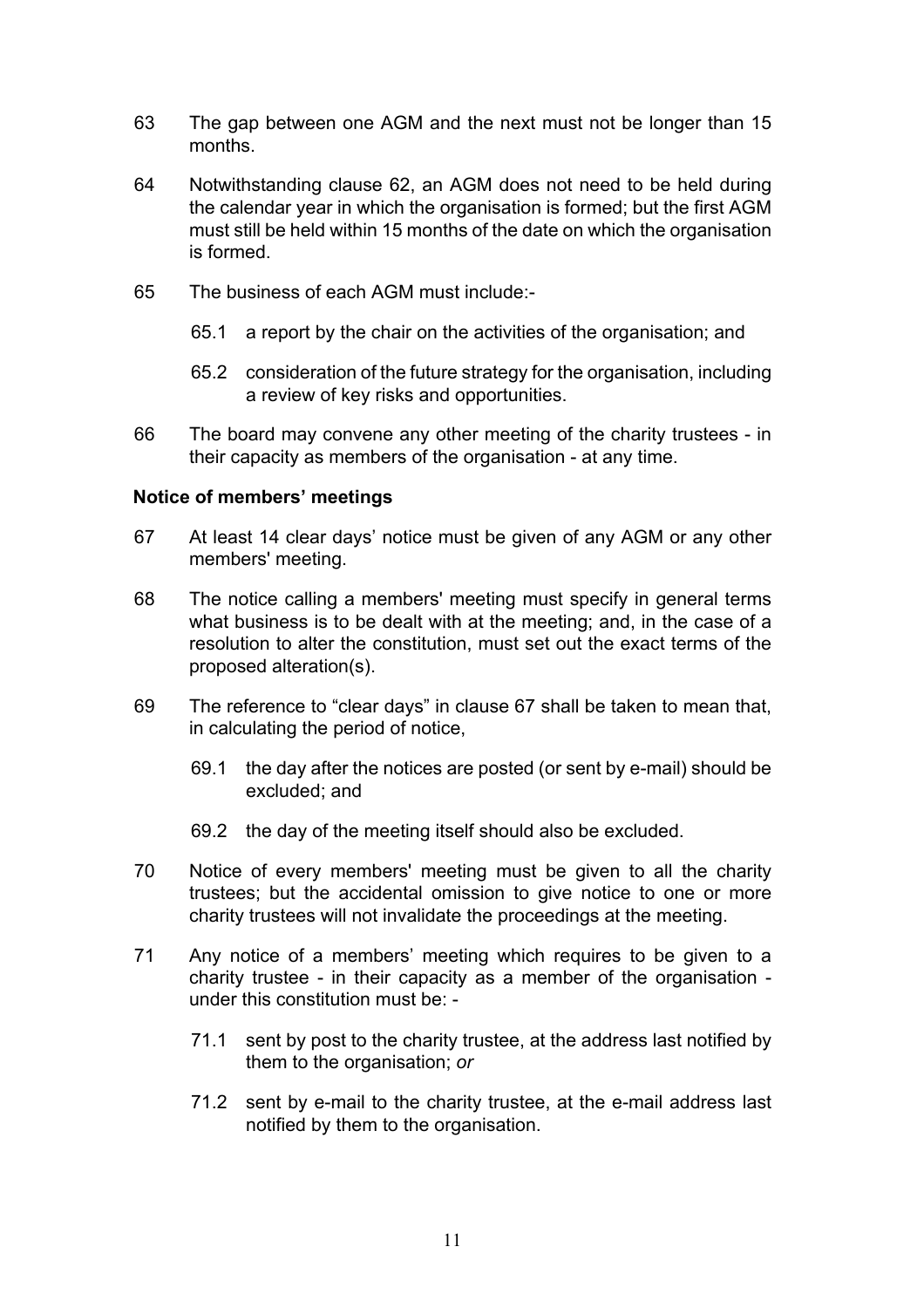#### **Procedure at members' meetings**

72 The provisions of clauses 45, 47 and 48 (quorum and chairperson) shall apply in relation to all meetings of the charity trustees in their capacity as members of the organisation.

#### **Voting at members' meetings**

- 73 Every charity trustee shall have one vote in their capacity as a member, which must be given personally.
- 74 All decisions at members' meetings will be made by majority vote with the exception of the types of resolution listed in clause 75.
- 75 The following resolutions will be valid only if passed by not less than two thirds of those voting on the resolution at a members' meeting (or if passed by way of a written resolution under clause 79):
	- 75.1 a resolution amending the constitution;
	- 75.2 a resolution approving the amalgamation of the organisation with another SCIO (or approving the constitution of the new SCIO to be constituted as the successor pursuant to that amalgamation);
	- 75.3 a resolution to the effect that all of the organisation's property, rights and liabilities should be transferred to another SCIO (or agreeing to the transfer from another SCIO of all of its property, rights and liabilities);
	- 75.4 a resolution for the winding up or dissolution of the organisation.
- 76 If there is an equal number of votes for and against any resolution, the chairperson of the meeting will be entitled to a second (casting) vote.
- 77 A resolution put to the vote at a members' meeting will be decided on a show of hands - unless the chairperson (or at least two other members present at the meeting) ask for a secret ballot.
- 78 The chairperson will decide how any secret ballot is to be conducted, and they will declare the result of the ballot at the meeting.

#### **Written resolutions**

79 A resolution agreed to in writing (or by e-mail) by all the charity trustees, in their capacity as members of the organisation, will be as valid as if it had been passed at a members' meeting; the date of the resolution will be taken to be the date on which the last charity trustee agreed to it.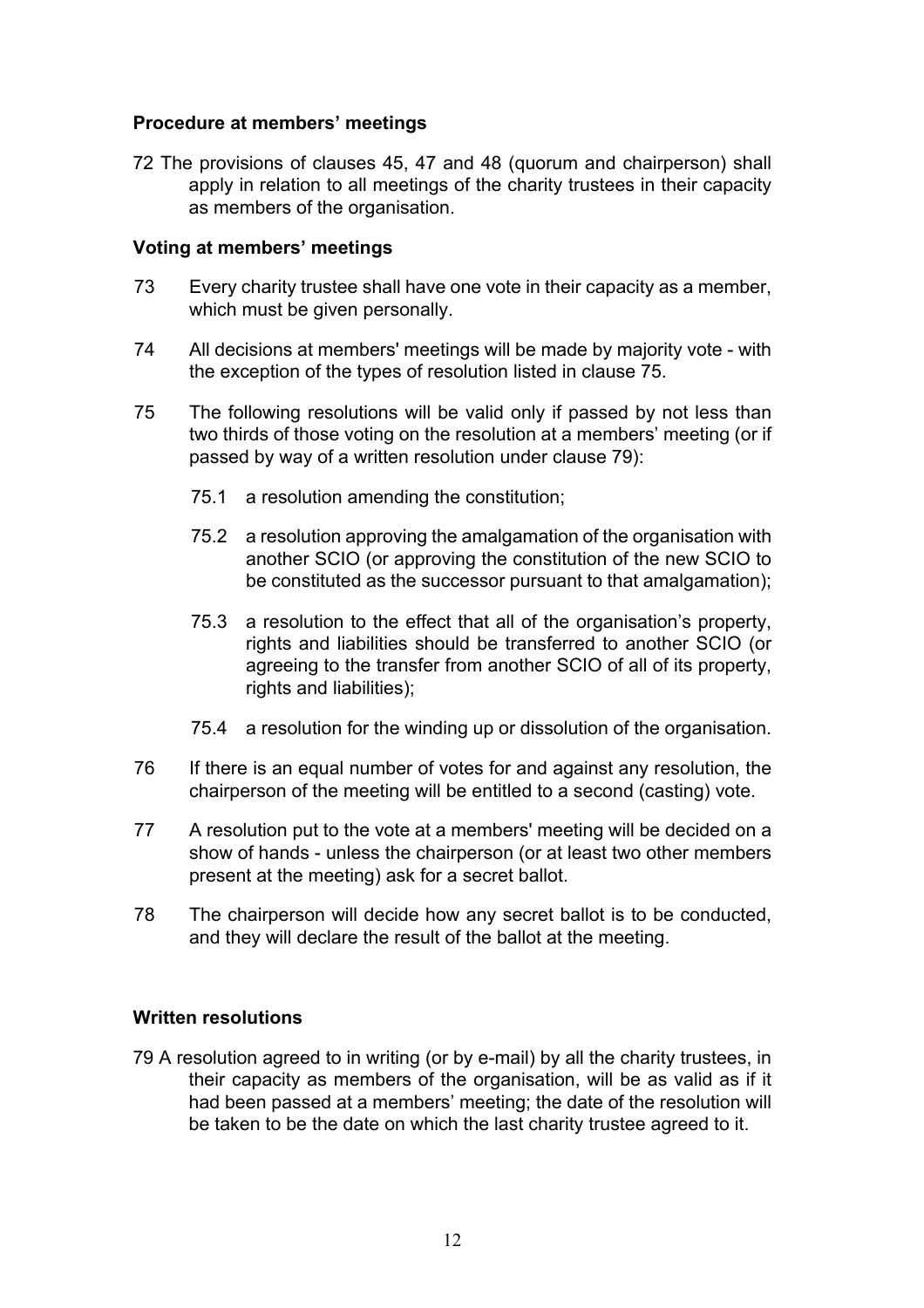#### **Minutes**

- 80 The board must ensure that proper minutes are kept in relation to all members' meetings.
- 81 Minutes of members' meetings must include the names of those present; and (so far as possible) should be signed by the chairperson of the meeting.
- 82 The board shall make available copies of the minutes referred to in clause 80 to any member of the public requesting them; but on the basis that the board may exclude confidential material to the extent permitted under clause 60.

#### **ADMINISTRATION Delegation to sub-committees**

- 83 The board may delegate any of their powers to sub-committees; a subcommittee must include at least one charity trustee, but other members of a sub-committee need not be charity trustees.
- 84 The board may also delegate to the chair of the organisation (or the holder of any other post) such of their powers as they may consider appropriate.
- 85 When delegating powers under clause 83 or 84, the board must set out appropriate conditions (which must include an obligation to report regularly to the board).
- 86 Any delegation of powers under clause 83 or 84 may be revoked or altered by the board at any time.
- 87 The rules of procedure for each sub-committee, and the provisions relating to membership of each sub-committee, shall be set by the board.

#### **Operation of accounts**

- 88 The organisation will operate at least one bank account in the name of "Friends of Peebles High School (SCIO)". Subject to clause 89, the signatures of two out of three signatories appointed by the board will be required in relation to all operations (other than the lodging of funds) on the bank and building society accounts held by the organisation; at least one out of the two signatures must be the signature of a charity trustee. No signatory shall receive a payment that they have personally approved.
- 89 Where the organisation uses electronic facilities for the operation of any bank or building society account, the authorisations required for operations on that account must be consistent with the approach reflected in clause 88.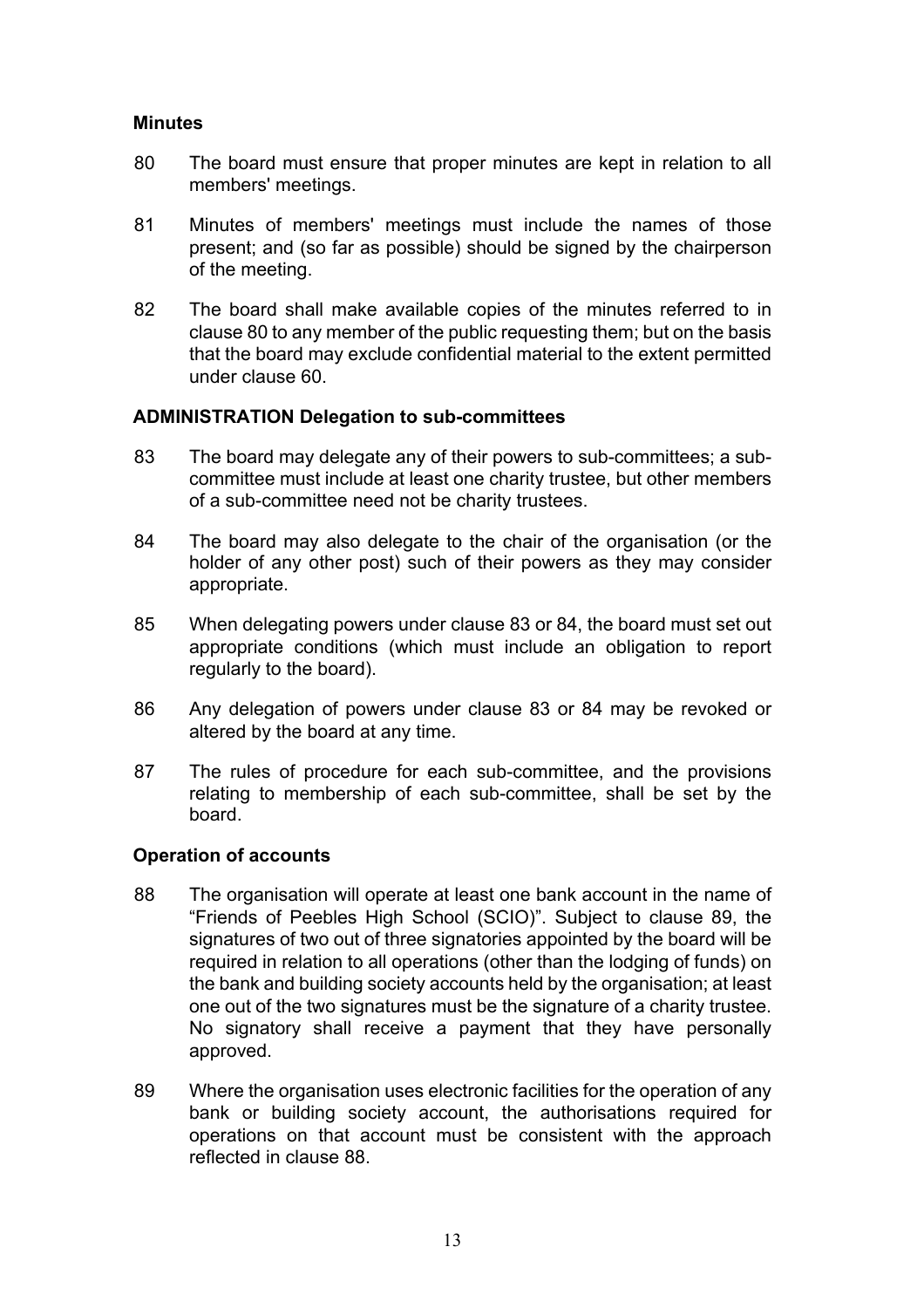#### **Accounting records and annual accounts**

- 90 The board must ensure, through the treasurer, that proper accounting records are kept, in accordance with all applicable statutory requirements. The organisation's financial year will run from 1 August to 31 July.
- 91 The treasurer shall prepare for board approval annual accounts that comply with all relevant statutory requirements. If an audit is required under any statutory provisions (or if the board consider that an audit would be appropriate for some other reason), the board will ensure a qualified auditor performs an audit of the accounts. Under all other circumstances the annual accounts will receive external scrutiny by a suitably qualified independent examiner.

#### **MISCELLANEOUS Winding-up**

- 92 If the organisation is to be wound up or dissolved, the winding-up or dissolution process will be carried out in accordance with the procedures set out under the Charities and Trustee Investment (Scotland) Act 2005.
- 93 Any surplus assets available to the organisation immediately preceding its winding up or dissolution must be used for purposes which are the same as - or which closely resemble - the purposes of the organisation as set out in this constitution.

#### **Alterations to the constitution**

- 94 This constitution may (subject to clause 95) be altered by resolution of the charity trustees - in their capacity as members of the organisation passed at a members' meeting (subject to achieving the two thirds majority referred to in clause 75) or by way of a written resolution of the charity trustees in their capacity as members.
- 95 The Charities and Trustee Investment (Scotland) Act 2005 prohibits taking certain steps (eg change of name, an alteration to the purposes, amalgamation, winding-up) without the consent of the Office of the Scottish Charity Regulator (OSCR).

#### **Interpretation**

- 96 References in this constitution to the Charities and Trustee Investment (Scotland) Act 2005 should be taken to include: -
	- 96.1 any statutory provision which adds to, modifies or replaces that Act; and
	- 96.2 any statutory instrument issued in pursuance of that Act or in pursuance of any statutory provision falling under paragraph 96.1 above.